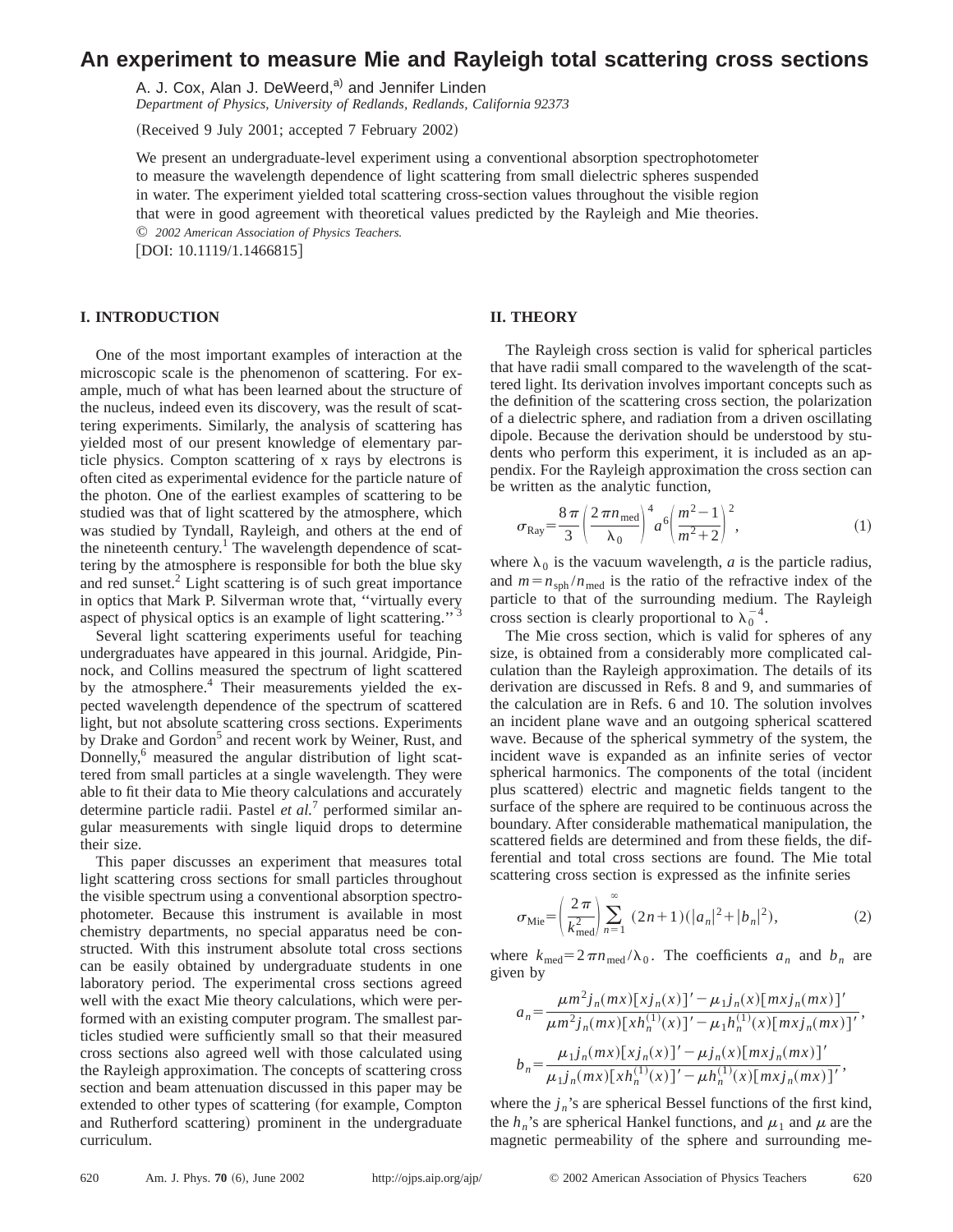dium, respectively. For the present case  $\mu_1 = \mu$ , and hence they cancel. The quantity  $x = (2 \pi n_{\text{med}} a)/\lambda_0$  is called the size parameter and primes indicate derivatives with respect to *x*. Numerical values of  $\sigma_{\text{Mie}}$  were calculated using the subroutine BHMIE.<sup>11</sup> This computer code and similar ones are readily available online.<sup>12</sup> The series expression for  $\sigma_{\text{Mie}}$ converges after a number of terms slightly larger than the size parameter. For example, the largest particles studied, *a*  $=0.2615 \mu$ m, required only five terms to converge to four significant figures for  $x=2.96$ .

The commonly used criterion for the validity of the Rayleigh approximation is that  $mx \le 1$ . To compare the behavior of  $\sigma_{\text{Ray}}$  and  $\sigma_{\text{Mie}}$ , calculations were performed over a range of values of *mx*. Figure 1 presents the results in terms of the respective scattering efficiencies,  $Q = \sigma/\pi a^2$ , versus *mx*. For the smallest particles,  $a=0.0285 \mu m$ , with  $mx=0.57$  at 500 nm, the Rayleigh and Mie cross sections differ by only 5.4%. Thus even though the requirement of  $mx \le 1$  is not strictly satisfied for our smallest particles, the Rayleigh cross section is still a useful approximation for them. Figure 1 also demonstrates how drastically the predictions of the two theories differ for size parameters much larger than unity. For example, Mie theory predicts that the efficiency does not always rise as the size parameter increases, which means that for certain particle sizes the cross section will actually become larger with increasing wavelength.<sup>13</sup> This behavior is in sharp contrast to the  $\lambda_0^{-4}$  wavelength dependence of the Rayleigh cross section.

For large  $x$  (that is, particle radius much larger than the wavelength), it might be expected from geometrical optics that the total cross section from the exact calculation (Mie theory) would be  $\pi a^2$ , and thus *Q* would approach 1. However, Fig. 1 shows the interesting and somewhat puzzling trend that as *x* becomes large, the scattering efficiency approaches 2. This phenomenon is called the ''extinction para $d$ ox" and is discussed in detail by van de Hulst<sup>14</sup> and Bohren and Huffman.<sup>15</sup> The result is apparent only for observations made far from an object, so that even light that is scattered at a small angle can be considered removed from the beam. The same paradox arises in quantum mechanical scattering in the limit  $ka \geq 1$ . The total cross section results from the geo-



Fig. 1. Plot of scattering efficiencies,  $Q = \sigma/\pi a^2$ , for Rayleigh (dashed curve) and Mie (solid curve) scattering vs  $mx$  for  $m=1.59/1.33$ . The dotted line indicates the limiting value of  $Q=2$ .

metrical contribution (classical limit) of  $\pi a^2$  and an equal contribution from the diffraction of the incident plane wave at the sharp edge of the sphere. The diffraction contribution is strongly peaked forward around a scattering angle of  $\theta_{\text{max}} \approx 1/ka$ . For nearby macroscopic objects this diffracted light is not distinguishable from unscattered light at  $\theta=0$ , and the paradox is not observed.<sup>16</sup>

### **III. EXPERIMENT**

The experiment consists of measuring the attenuation of an unpolarized light beam as it passes through a sample of spherical particles suspended in water. The polystyrene spheres with refractive index  $n_{\text{sph}}=1.59$  were obtained from Duke Scientific Corporation.<sup>17</sup> Particles with radii of *a*  $=0.0285$ , 0.0605, and 0.2615  $\mu$ m were studied. Samples of various number densities,  $\rho$ , were prepared based on the manufacturer's specification that the purchased samples consisted of 10% particles by volume in water. As recommended by the manufacturer, the original sample container was placed in an ultrasonic bath for a few minutes to gently stir and distribute the particles evenly throughout the water. Then a measured amount of particles and water were added to distilled water to obtain suitable number densities.

The instrument used to measure the attenuation of light as a function of the wavelength was an absorption spectrophotometer.<sup>18</sup> Before performing the experiment, students are asked to remove the outside cover of the instrument and compare the exposed optical components to the schematic diagram in Fig. 2. Light from a halogen lamp  $(L)$  is reflected and focused by a cylindrical mirror  $(M1)$  onto a slit  $(S1)$ . After passing through the slit, the expanding beam is diffracted and refocused by a cylindrical grating  $(G)$  onto another slit  $(S2)$ . The quasimonochromatic light from S2 with a spectral bandwidth of 2 nm is then collimated by a spherical mirror  $(M2)$  and divided into two beams by a beam splitter  $(BS)$ . Mirrors  $(M3 \text{ and } M4)$  direct the two beams through the sample cell  $(SC)$  and the reference cell  $(RC)$ , which are identical 1-cm square quartz cells. The sample cell is filled with distilled water and suspended particles, and the reference cell contains only distilled water. After passing through the cells, the beams continue to matched silicon photodiode detectors (D1 and D2). The beam passing through the sample cell is attenuated due to scattering outside the approximately 3° cone angle subtended by the detector. The dual-beam instrument automatically subtracts out losses in



Fig. 2. A schematic diagram of the spectrophotometer. L is the light source, M1–M4 are mirrors, S1 and S2 are slits, G is the cylindrical grating, BS is the beam splitter, SC is the sample cell, RC is the reference cell, and D1 and D2 are detectors.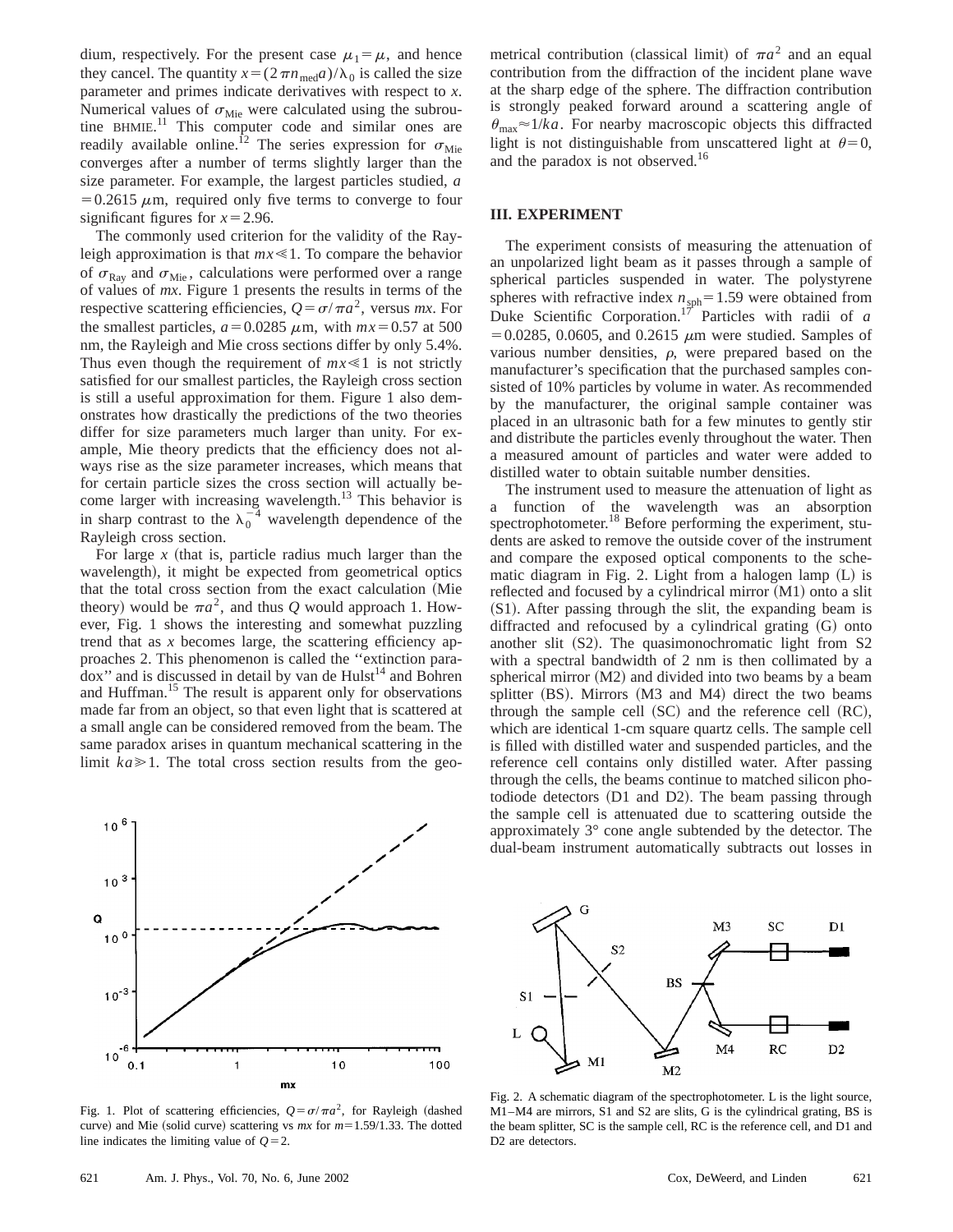the reference cell due to reflection from the cell walls or absorption or scattering by the distilled water.

If the particle number density is sufficiently low, the light will most likely scatter only once in passing through the sample cell. Under these single scattering conditions, the reduced irradiance *I*(*L*) after passing through a sample of length *L* is related to the initial beam irradiance  $I_0$  by  $I(L)$  $=I_0e^{-\rho\sigma L}$ . The instrument actually records the optical density, *D*, of the sample. The optical density is a logarithmic measure of the beam attenuation defined by *D*  $=$ log( $I_0$ /*I*(*L*)), so the experimental cross section is given by

$$
\sigma = (\ln 10)D/\rho L. \tag{3}
$$

Absorption was negligible for the particles studied so  $\sigma$  is the scattering cross section.

It is necessary that the experiments be performed under conditions for which single scattering is the dominant attenuation process. Otherwise, some light scattered out of the original beam might be scattered again and reach the detector. This multiply scattered light would be incorrectly recorded as unscattered, and the final optical density and experimental cross section would be erroneously low. To study the effects of multiple scattering, measurements were made with decreasing number densities corresponding to optical densities from  $D=2.0$  to 0.1 at 500-nm wavelength. It was found that as *D* decreased, the experimental cross section rose to a constant maximum value for *D* below about 0.5. Therefore, it was assumed that for *D* below 0.5, multiple scattering could be ignored. The experimental cross sections reported in Sec. IV were obtained from samples with *D* between 0.1 and 0.5.

We consider the question of whether the present experiment could be performed using other suspensions, such as fat globules from milk. The spectrophotometer could measure the wavelength dependence of the attenuation due to the scattering and yield values of  $\rho\sigma$  vs  $\lambda$ . These measurements would provide a quantitative complement to the common classroom demonstration that shows that blue light is scattered more than red by very small particles.<sup>19</sup> However, the cross sections could not be determined because the number density,  $\rho$ , would be unknown. Similarly, the theoretical cross sections for these particles could not be calculated because the particle radii would also be unknown.

#### **IV. RESULTS AND DISCUSSION**

Experimental measurements were obtained for the three particle sizes mentioned previously. For each particle size, several experimental samples were prepared from the original sample supplied by the manufacturer. Repeated measurements on these samples produced run to run consistencies within about 2%. In the case of the smallest particle radius, a second sample obtained from the manufacturer also produced similar agreement with earlier experiments.

Figure 3 is a plot of experimental total cross sections compared with the Rayleigh cross section for a particle radius of  $a=0.0285 \mu$ m. Even though this radius corresponds to *mx*  $=0.57$  at 500 nm, there was still good agreement between the Rayleigh theory and the experimental results. Figure 4 shows the experimental cross sections versus  $\lambda_0^{-4}$ ; the experimental results lie on a straight line with a slope of (3.6  $\pm$  0.2) $\times$  10<sup>-43</sup> m<sup>6</sup>. This slope compares well with the Rayleigh theory prediction of  $3.4 \times 10^{-43}$  m<sup>6</sup>.



Fig. 3. Experimental cross sections (points) and Rayleigh cross section (solid line) vs the wavelength  $\lambda_0$  for  $a=0.0285 \mu$ m. The error bars represent the experimental uncertainties discussed in the text.

The particle radius of  $a=0.0605 \mu m$  corresponds to  $mx$  $=$  1.21 at 500 nm. For this *mx* value, Fig. 1 shows that  $Q_{\text{Ray}}$ exceeds  $Q_{\text{Mie}}$  by 28%. Figure 5 is a graph of experimental, Rayleigh, and Mie cross sections versus  $\lambda_0$ . The experimental cross sections are in good agreement with the Mie theory, but not with the Rayleigh predictions, as expected. The experimental cross sections are plotted versus  $\lambda_0^{-4}$  for these particles in Fig. 6. The curve is seen to still be linear even though the particle radii are outside the range for the Rayleigh theory. However, the experimental slope of (2.38  $\pm$ 0.03) $\times$ 10<sup>-41</sup> m<sup>6</sup> does not agree with the value of 2.99  $\times 10^{-41}$  m<sup>6</sup> predicted by the Rayleigh theory.

The largest particle radius,  $a=0.2615 \mu \text{m}$ , with  $mx=4.7$ at 500 nm was well outside the range where the Rayleigh theory is valid and should only be compared to the Mie theory. Figure 7 shows good agreement between the wavelength dependence of the experimental and Mie theory cross sections. Figure 8 is a plot of the experimental cross section versus  $\lambda_0^{-4}$ , which is no longer linear. However, shorter



Fig. 4. Experimental cross sections vs  $\lambda_0^{-4}$  for particle radius *a*  $=0.0285 \mu m$  with a least-squares straight line fit.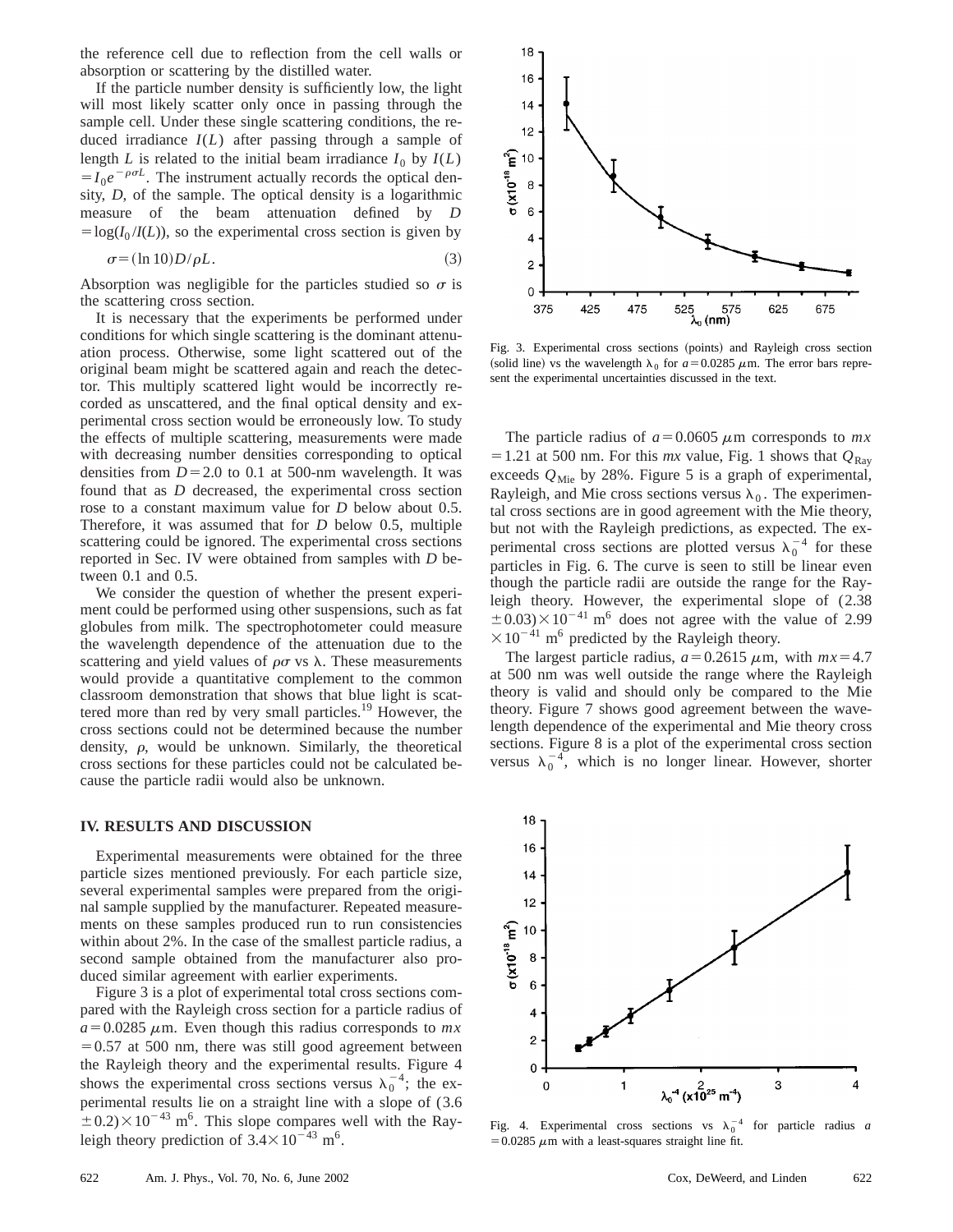

Fig. 5. Experimental (points), Rayleigh (dashed curve), and Mie (solid curve) cross sections vs  $\lambda_0$  for  $a=0.0605 \mu$ m.

wavelengths are still scattered more than longer ones as expected for particles smaller than the wavelength.

There were several sources of uncertainty in both the experimental and the theoretical values displayed in the figures. The experimental cross sections were calculated from Eq. (3). The uncertainty in the number density,  $\rho$ , resulted from uncertainties in the average particle radius,  $\langle a \rangle$ , and in the fraction of particles by volume, *f*, in the original sample from the manufacturer. These values were specified by the manufacturer to be  $\pm 4\%$  for  $\langle a \rangle$  and  $\pm 10\%$  for *f*. The measured optical density *D* had an estimated uncertainty of 2%, which resulted in an overall uncertainty value of  $\pm 15.7$ % in the experimental cross sections. This uncertainty is represented by the error bars in Figs. 3–8.

The theoretical Rayleigh cross section is proportional to  $a^6$ , so an uncertainty of  $\pm 4\%$  in  $\langle a \rangle$  results in a 24% uncertainty in  $\sigma_{\text{Ray}}$ . Similar uncertainties are inherent in the cross sections calculated from the Mie theory. Table I shows experimental and appropriate theoretical cross sections together with the above uncertainties for the three-particle radii at



Fig. 6. Experimental cross sections vs  $\lambda_0^{-4}$  for  $a = 0.0605 \mu$ m with a leastsquares straight line fit.



Fig. 7. Experimental cross sections (points) and Mie cross section (solid curve) vs  $\lambda_0$  for  $a=0.2615 \mu$ m.

three wavelengths. For each particle size, the agreement between experiment and theory is within the uncertainty estimate.

There is another interesting consideration with regard to the particle radii used in these calculations. The manufacturer specified that a given sample was composed of particles of a certain mean radius,  $\langle a \rangle$ , with a standard deviation in size uniformity of  $\sigma_a$ . These  $\sigma_a$  values, expressed as a percent of  $\langle a \rangle$ , were 2.1%, 4.5%, and 15% for radii of 0.2615, 0.0605, and 0.0285  $\mu$ m, respectively. Hence, the calculated cross sections should be calculated as an average over the appropriate size distribution function. The averaging was done analytically for the Rayleigh cross sections. Because  $\sigma_{\text{Ray}}$  is proportional to  $a^6$ , the average effective cross section was found by replacing  $\langle a \rangle^6$  by  $\langle a^6 \rangle$ , the average value of  $a<sup>6</sup>$  over the size distribution. If we assume that the distribution function is Gaussian, then  $\langle a^6 \rangle$  is given by

$$
\langle a^6 \rangle = \frac{1}{\sqrt{2\pi}\sigma_a} \int_{-\infty}^{+\infty} a^6 \exp[-(a-\langle a \rangle)^2 / 2\sigma_a^2] da. \tag{4}
$$

Equation  $(4)$  yields



Fig. 8. Experimental cross sections vs  $\lambda_0^{-4}$  for  $a = 0.2615 \mu$ m.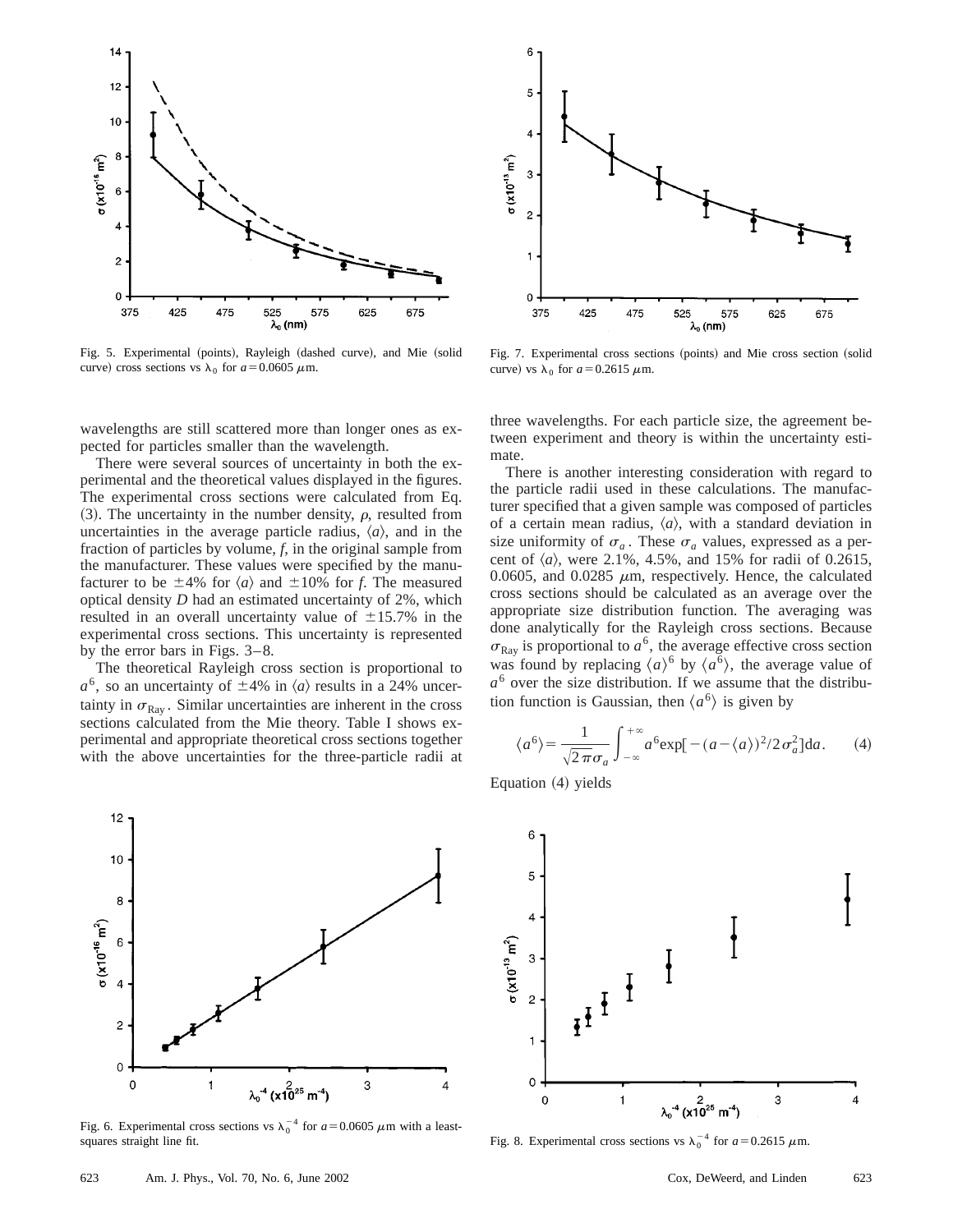Table I. Experimental and Rayleigh or Mie cross sections with estimated uncertainties for three radii.

| $a = 0.0285 \mu m$<br>$\lambda_0$ (nm) | $\sigma_{\rm exp}(m^2)$               | $\sigma_{\rm Rayleigh}(m^2)$          |
|----------------------------------------|---------------------------------------|---------------------------------------|
| 450                                    | $8.68 \pm 1.22 \; (\times 10^{-18})$  | $8.32 \pm 2.00 \ ( \times 10^{-18})$  |
| 550                                    | $3.75 \pm 0.53 \; (\times 10^{-18})$  | $3.73 \pm 0.90 \; (\times 10^{-18})$  |
|                                        |                                       |                                       |
| 650                                    | $1.92 \pm 0.27 \; (\times 10^{-18})$  | $1.91 \pm 0.46$ ( $\times 10^{-18}$ ) |
| $a = 0.0605 \mu m$                     |                                       |                                       |
| $\lambda_0$ (nm)                       | $\sigma_{\rm exp}(m^2)$               | $\sigma_{\text{Mie}}(m^2)$            |
| 450                                    | $5.89 \pm 0.82 \; (\times 10^{-16})$  | $5.50 \pm 1.32 \; (\times 10^{-16})$  |
| 550                                    | $2.72 \pm 0.38$ ( $\times 10^{-16}$ ) | $2.79 \pm 0.67 \; (\times 10^{-16})$  |
| 650                                    | $1.41 \pm 0.20$ ( $\times 10^{-16}$ ) | $1.53 \pm 0.37 \; (\times 10^{-16})$  |
| $a = 0.2615 \mu m$                     |                                       |                                       |
| $\lambda_0$ (nm)                       | $\sigma_{\rm exp}(m^2)$               | $\sigma_{\text{Mie}}(m^2)$            |
| 450                                    | $3.51 \pm 0.49 \; (\times 10^{-13})$  | $3.47 \pm 0.83 \; (\times 10^{-13})$  |
| 550                                    | $2.30\pm0.32~(\times10^{-13})$        | $2.40 \pm 0.58$ ( $\times 10^{-13}$ ) |
| 650                                    | $1.58 \pm 0.22 \; (\times 10^{-13})$  | $1.71 \pm 0.41$ ( $\times 10^{-13}$ ) |
|                                        |                                       |                                       |

$$
\langle a^6 \rangle = \langle a \rangle^6 + 15 \langle a \rangle^4 \sigma_a^2 + 45 \langle a \rangle^2 \sigma_a^4 + 15 \sigma_a^6. \tag{5}
$$

Because  $\sigma_a / \langle a \rangle$  is small, the fractional change in the Rayleigh cross section due to using  $\langle a^6 \rangle$  rather than  $\langle a \rangle^6$  is approximately  $15(\sigma_a/\langle a \rangle)^2$ . For  $a=0.0285 \mu$ m, the  $\sigma_a/\langle a \rangle$ value of 15% should result in a 33% increase in the measured cross section. However, the experimental results for this particle size were in agreement to better than 5% with theoretical predictions based on the nominal values of  $\langle a \rangle$ , without making the above correction for this distribution. Our results were consistent with predictions based on a size distribution with  $\sigma_a/(a)$  of 5% or less. Therefore, we speculate that the width of the particle size distribution might have been smaller than 15%. Wang and Hallett have developed an inversion technique to extract particle size distributions from extinction spectra.<sup>20</sup> Although their methods are beyond the scope of the present study, they might be used to determine the size distribution for these particles.

The average of the Mie cross sections over the distribution of the particle radii cannot be calculated analytically. Therefore, the integral was found numerically using Gauss– Hermite quadrature.<sup>21</sup> For a function weighted by a Gaussian, the integral may be approximated by

$$
\int_{-\infty}^{+\infty} e^{-y^2} f(y) dy \approx \sum_{n} w_n f(y_n), \tag{6}
$$

where  $y_n$  are the roots of the *n*th order Hermite polynomial and  $w_n$  are the associated weights.<sup>22</sup> Six terms were sufficient to calculate the averaged cross sections to three significant figures. For  $\lambda_0$ =500 nm, the  $\sigma_a/\langle a \rangle$  percentages given above resulted in increases in the theoretical cross sections of only 2.3% and 0.2% for the radii of 0.2614 and 0.0605  $\mu$ m, respectively. These increases were insignificant compared to the other uncertainties in the theoretical values.

### **V. CONCLUSIONS**

We have presented an experiment and analysis that could serve as a convenient introduction to light scattering from small, spherical particles in an undergraduate laboratory. If only the smallest particle size is studied, then the simple Rayleigh theory gives good agreement with experimental measurements. These results yield clear confirmation that the cross section is proportional to  $\lambda_0^{-4}$ , as is often mentioned in introductory discussions of atmospheric light scattering. If studies are done with the larger particles, then the Mie theory is required. The Mie cross sections are easily calculated using existing programs, and there is good agreement between theory and experiment.

## **APPENDIX: DERIVATION OF THE RAYLEIGH CROSS SECTION**

Figure 9 shows the electric field of a plane wave in vacuum traveling in the *z* direction, linearly polarized in the *x*-*z* plane given by  $\mathbf{E}(z,t) = \hat{x}E_0 \sin(k_0 z - \omega t)$ , where  $k_0$  $=2\pi/\lambda_0$ . The wave is incident on a dielectric sphere of radius *a* and real (nonabsorbing) refractive index  $n_{\text{sph}}$ . The probability that the sphere scatters radiation at angle  $\theta$  is proportional to the differential scattering cross section,  $d\sigma(\theta)/d\Omega$ . Integrating  $d\sigma(\theta)/d\Omega$  over all scattering angles yields the total scattering cross section,  $\sigma$ , which is proportional to the probability of scattering in any direction. The differential cross section is defined as the ratio of the power scattered into the solid angle,  $d\Omega$ , between  $\theta$  and  $\theta + d\theta$  to the incident power per unit area. The latter is the magnitude of the incident time averaged Poynting vector and is given by  $|\langle \mathbf{S}_i \rangle| = E_0^2/2\mu_0 c$ .

The scattered power results from the driven oscillating polarization of the dielectric sphere. The primary assumption involved in Rayleigh scattering is that the sphere diameter is considerably smaller than the wavelength inside the sphere so that the polarization, **P**, can be approximated as uniform throughout the sphere. The usual criterion for this assumption to be satisfied is  $n_{\text{sph}}k_0a \ll 1.^{23}$  Under these conditions the entire sphere is considered to be an oscillating dipole of magnitude  $P_0 = P(4\pi a^3/3)$ . It is assumed that for visible light the frequency is low enough that resonance absorption in the ultraviolet can be neglected.

The polarization of the sphere is found by solving the classic problem of a dielectric sphere in a previously uniform field and is  $P = 3\epsilon_0 E_0 (n_{\rm sph}^2 - 1)/(n_{\rm sph}^2 + 2).^{24}$  The radiated  $(scattered)$  irradiance a distance  $r$  from the oscillating dipole at angle  $\theta$  is  $|\langle \mathbf{S}_s \rangle|_{\parallel} = (\mu_0 \omega^4 P_0^2) \cos^2 \theta / (32\pi^2 c r^2)$  for incident polarization parallel to the scattering plane (the  $x-z$ plane), and  $|\langle \mathbf{S}_s \rangle|_{\perp} = (\mu_0 \omega^4 P_0^2)/(32\pi^2 c r^2)$  for incident polarization perpendicular to the scattering plane.<sup>25</sup> For unpolarized incident light the total scattered irradiance is then the

![](_page_4_Figure_14.jpeg)

Fig. 9. A plane wave polarized in the  $x-z$  plane is incident on the sphere from the left. Part of the scattered wave is scattered between  $\theta$  and  $\theta$  $+d\theta$ . The arrows on the sphere indicate the polarization, **P**, of the dielectric material.